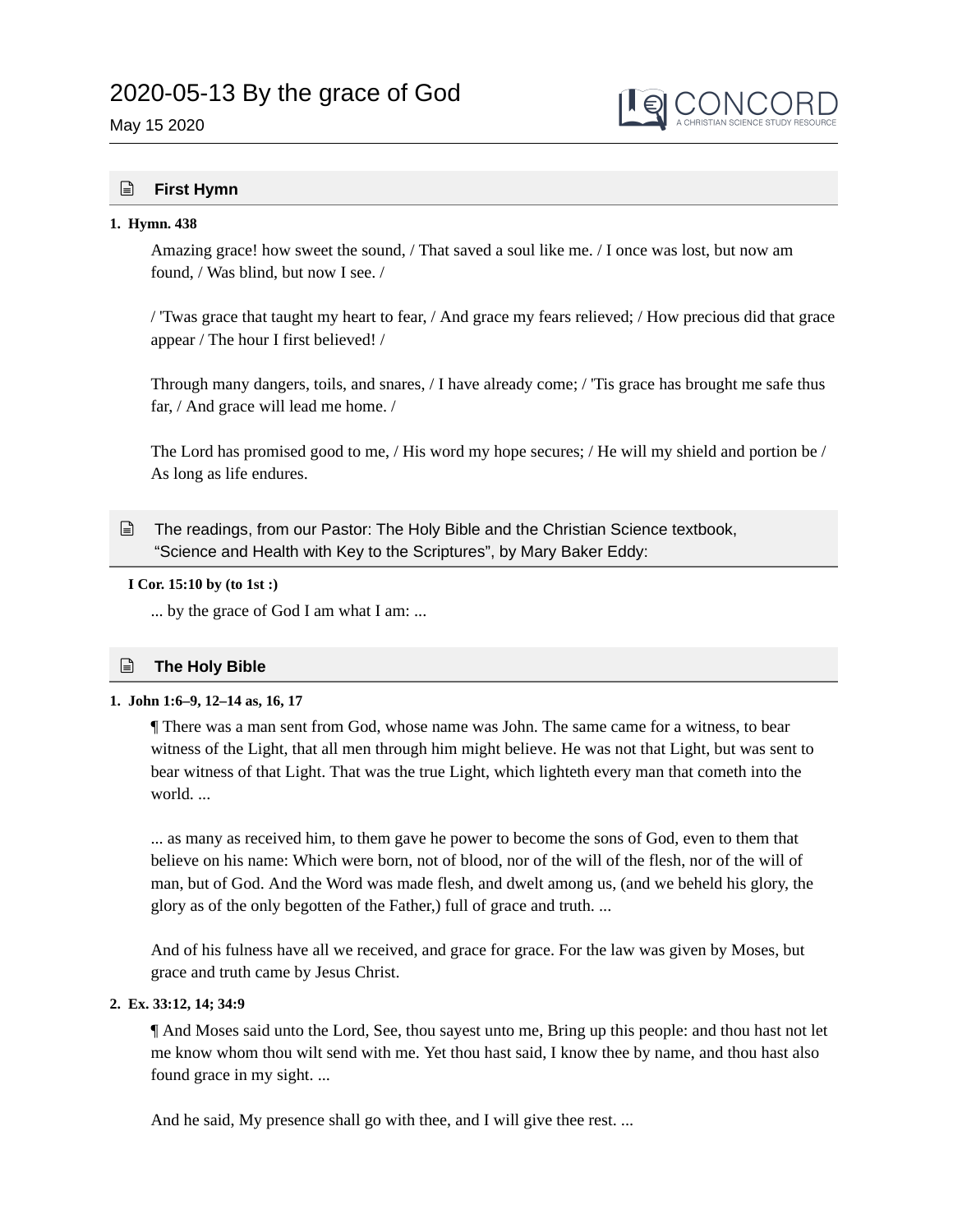And he said, If now I have found grace in thy sight, O Lord, let my Lord, I pray thee, go among us; for it is a stiffnecked people; and pardon our iniquity and our sin, and take us for thine inheritance.

### **3. Mal. 2:10, 11, 13, 17; 3:1–4**

Have we not all one father? hath not one God created us? why do we deal treacherously every man against his brother, by profaning the covenant of our fathers? ¶ Judah hath dealt treacherously, and an abomination is committed in Israel and in Jerusalem; for Judah hath profaned the holiness of the Lord which he loved, and hath married the daughter of a strange god. ...

And this have ye done again, covering the altar of the Lord with tears, with weeping, and with crying out, insomuch that he regardeth not the offering any more, or receiveth it with good will at your hand. ...

... ¶ Ye have wearied the Lord with your words. Yet ye say, Wherein have we wearied him? When ye say, Every one that doeth evil is good in the sight of the Lord, and he delighteth in them; or, Where is the God of judgment? ...

Behold, I will send my messenger, and he shall prepare the way before me: and the Lord, whom ye seek, shall suddenly come to his temple, even the messenger of the covenant, whom ye delight in: behold, he shall come, saith the Lord of hosts. But who may abide the day of his coming? and who shall stand when he appeareth? for he is like a refiner's fire, and like fullers' soap: And he shall sit as a refiner and purifier of silver: and he shall purify the sons of Levi, and purge them as gold and silver, that they may offer unto the Lord an offering in righteousness. Then shall the offering of Judah and Jerusalem be pleasant unto the Lord, as in the days of old, and as in former years.

## **4. John 1:29, 43, 45–50**

¶ The next day John seeth Jesus coming unto him, and saith, Behold the Lamb of God, which taketh away the sin of the world. ...

... ¶ The day following Jesus would go forth into Galilee, and findeth Philip, and saith unto him, Follow me. ...

Philip findeth Nathanael, and saith unto him, We have found him, of whom Moses in the law, and the prophets, did write, Jesus of Nazareth, the son of Joseph. And Nathanael said unto him, Can there any good thing come out of Nazareth? Philip saith unto him, Come and see. Jesus saw Nathanael coming to him, and saith of him, Behold an Israelite indeed, in whom is no guile! Nathanael saith unto him, Whence knowest thou me? Jesus answered and said unto him, Before that Philip called thee, when thou wast under the fig tree, I saw thee. Nathanael answered and saith unto him, Rabbi, thou art the Son of God; thou art the King of Israel. Jesus answered and said unto him, Because I said unto thee, I saw thee under the fig tree, believest thou? thou shalt see greater things than these.

# **5. John 14:12, 13**

Verily, verily, I say unto you, He that believeth on me, the works that I do shall he do also; and greater works than these shall he do; because I go unto my Father. And whatsoever ye shall ask in my name, that will I do, that the Father may be glorified in the Son.

### **6. Acts 15:1, 6–11, 18**

And certain men which came down from Judæa taught the brethren, and said, Except ye be circumcised after the manner of Moses, ye cannot be saved. ...

... ¶ And the apostles and elders came together for to consider of this matter. And when there had been much disputing, Peter rose up, and said unto them, Men and brethren, ye know how that a good while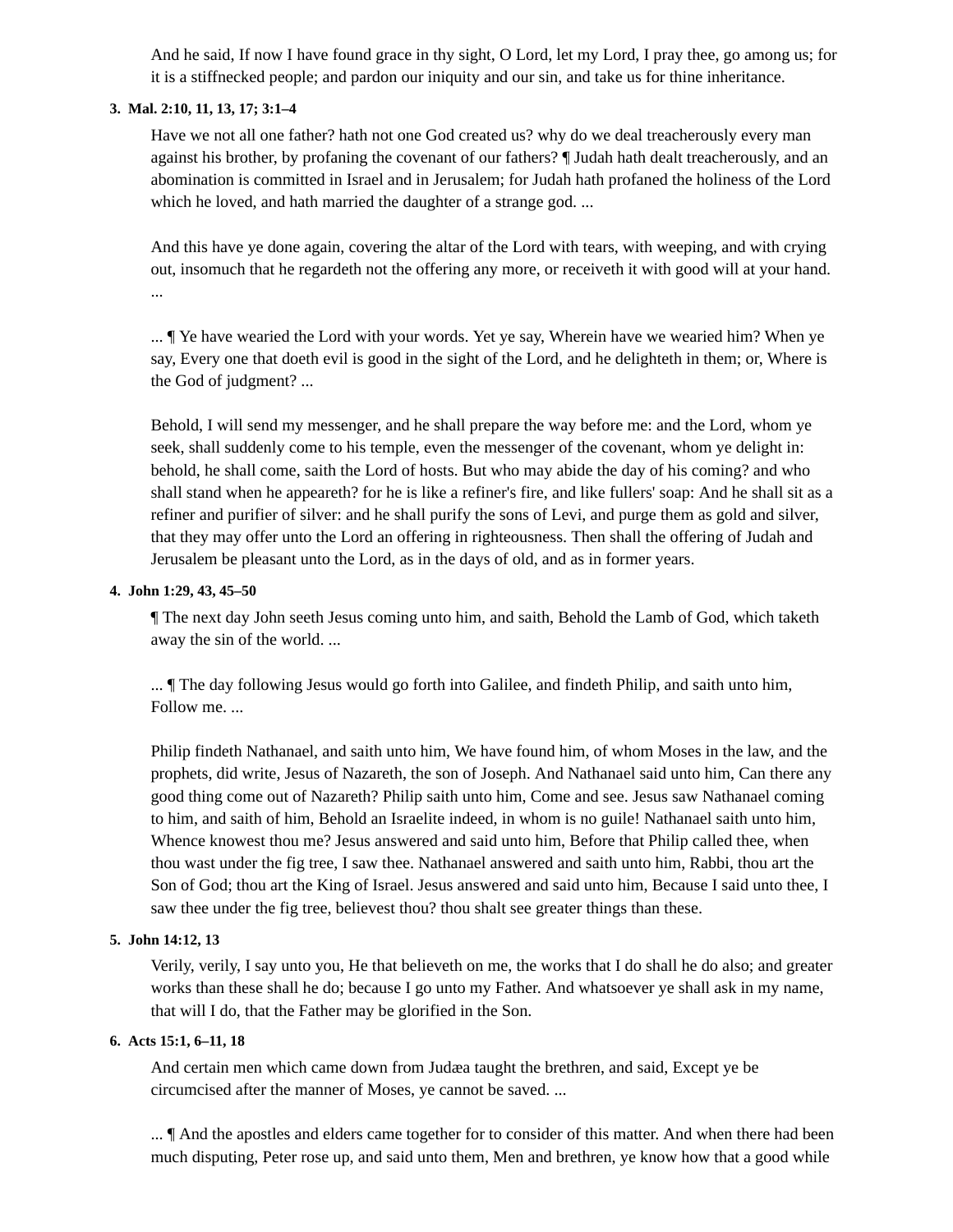ago God made choice among us, that the Gentiles by my mouth should hear the word of the gospel, and believe. And God, which knoweth the hearts, bare them witness, giving them the Holy Ghost, even as he did unto us; And put no difference between us and them, purifying their hearts by faith. Now therefore why tempt ye God, to put a yoke upon the neck of the disciples, which neither our fathers nor we were able to bear? But we believe that through the grace of the Lord Jesus Christ we shall be saved, even as they. ...

Known unto God are all his works from the beginning of the world.

## **7. Acts 20:32**

And now, brethren, I commend you to God, and to the word of his grace, which is able to build you up, and to give you an inheritance among all them which are sanctified.

# **Science and Health**

# **1. SH 1:1–4**

THE prayer that reforms the sinner and heals the sick is an absolute faith that all things are possible to God, — a spiritual understanding of Him, an unselfed love.

## **2. SH 4:3–5, 12**

What we most need is the prayer of fervent desire for growth in grace, expressed in patience, meekness, love, and good deeds. ...

The habitual struggle to be always good is unceasing prayer. Its motives are made manifest in the blessings they bring, — blessings which, even if not acknowledged in audible words, attest our worthiness to be partakers of Love.

### **3. SH 494:10–19**

Divine Love always has met and always will meet every human need. It is not well to imagine that Jesus demonstrated the divine power to heal only for a select number or for a limited period of time, since to all mankind and in every hour, divine Love supplies all good.

The miracle of grace is no miracle to Love. Jesus demonstrated the inability of corporeality, as well as the infinite ability of Spirit, thus helping erring human sense to flee from its own convictions and seek safety in divine Science. Reason and Science

### **4. SH 120:7–9**

Science reverses the false testimony of the physical senses, and by this reversal mortals arrive at the fundamental facts of being.

## **5. SH 333:16–23 The**

... The advent of Jesus of Nazareth marked the first century of the Christian era, but the Christ is without beginning of years or end of days. Throughout all generations both before and after the Christian era, the Christ, as the spiritual idea, — the reflection of God, — has come with some measure of power and grace to all prepared to receive Christ, Truth. The divine Principle and idea

### **6. SH 134:14; 135:6–8, 17, 26**

Man-made doctrines are waning. They have not waxed strong in times of trouble. Devoid of the Christ-power, how can they illustrate the doctrines of Christ or the miracles of grace? Denial of the possibility of Christian healing robs Christianity of the very element, which gave it divine force and its astonishing and unequalled success in the first century. ...

Absence of Christ-power

... The miracle introduces no disorder, but unfolds the primal order, establishing the Science of God's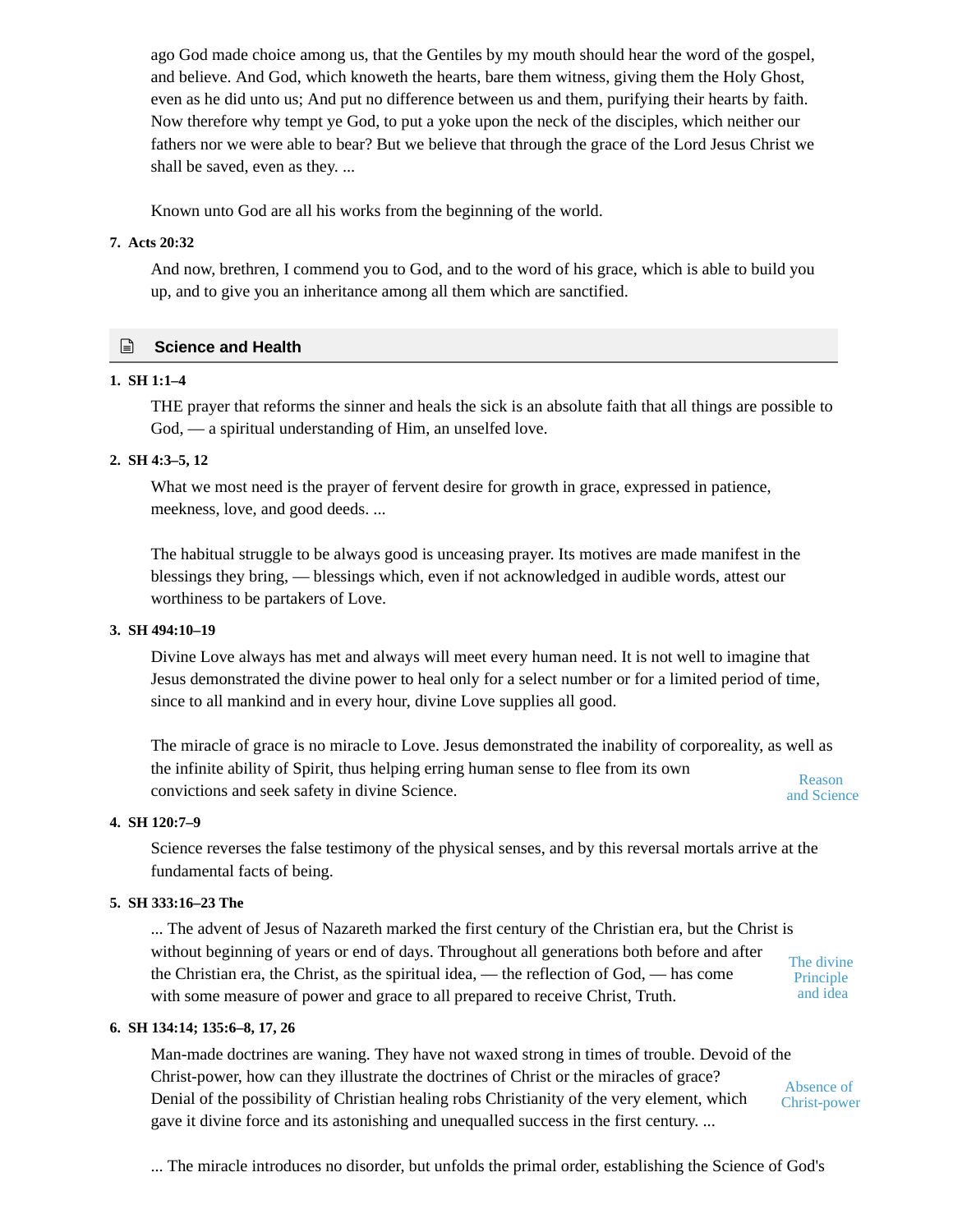unchangeable law. ...

... There is to-day danger of repeating the offence of the Jews by limiting the Holy One of Israel and asking: "Can God furnish a table in the wilderness?" What cannot God do?

... Christianity as Jesus taught it was not a creed, nor a system of ceremonies, nor a special gift from a ritualistic Jehovah; but it was the demonstration of divine Love casting out error and healing the sick, not merely in the *name* of Christ, or Truth, but in demonstration of Truth, as must be the case in the cycles of divine light.

# **7. SH 118:10–16, 20; 119:1, 21; 120:4**

Ages pass, but this leaven of Truth is ever at work. It must destroy the entire mass of error, and so be eternally glorified in man's spiritual freedom.

In their spiritual significance, Science, Theology, and Medicine are means of divine thought, which include spiritual laws emanating from the invisible and infinite power and grace. ... In all mortal forms of thought, dust is dignified as the natural status of men and things, and modes of material motion are honored with the name of *laws.* This continues until the leaven of Spirit changes the whole of mortal thought, as yeast changes the chemical properties of meal. ... The divine and human contrasted

When we endow matter with vague spiritual power, — that is, when we do so in our theories, for of course we cannot really endow matter with what it does not and cannot possess, — we disown the Almighty, for such theories lead to one of two things. They either presuppose the self-evolution and self-government of matter, or else they assume that matter is the product of Spirit. To seize the first horn of this dilemma and consider matter as a power in and of itself, is to leave the creator out of His own universe; while to grasp the other horn of the dilemma and regard God as the creator of matter, is not only to make Him responsible for all disasters, physical and moral, but to announce Him as their source, thereby making Him guilty of maintaining perpetual misrule in the form and under the name of natural law. Unescapable dilemma

... God is natural good, and is represented only by the idea of goodness; while evil should be regarded as unnatural, because it is opposed to the nature of Spirit, God.

... Soul, or Spirit, is God, unchangeable and eternal; and man coexists with and reflects Soul, God, for man is God's image.

### **8. SH 263:7, 32**

When mortal man blends his thoughts of existence with the spiritual and works only as God works, he will no longer grope in the dark and cling to earth because he has not tasted heaven. Carnal beliefs defraud us. They make man an involuntary hypocrite, — producing evil when he would create good, forming deformity when he would outline grace and beauty, injuring those whom he would bless. He becomes a general mis-creator, who believes he is a semi-god. His "touch turns hope to dust, the dust we all have trod." He might say in Bible language: "The good that I would, I do not: but the evil which I would not, *that I do."* ... Mortal man a mis-creator

The fading forms of matter, the mortal body and material earth, are the fleeting concepts of the human mind. They have their day before the permanent facts and their perfection in Spirit appear. The crude creations of mortal thought must finally give place to the glorious forms which we sometimes behold in the camera of divine Mind, when the mental picture is spiritual and eternal. Mortals must look beyond fading, finite forms, if they would gain the true sense of Mind's true camera